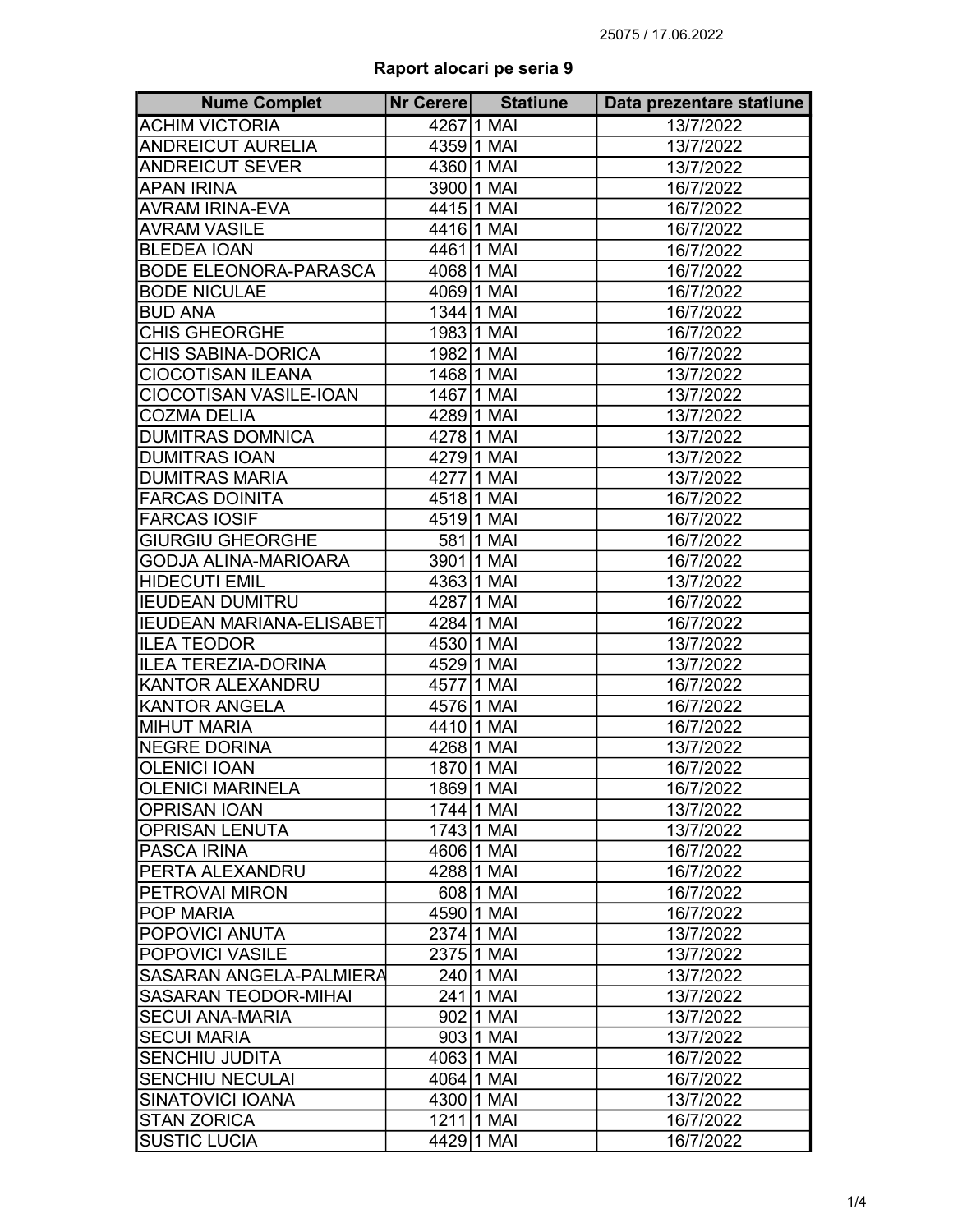| <b>TALPOS IOANA</b>           | 4614 1 MAI     | 16/7/2022 |
|-------------------------------|----------------|-----------|
| <b>TIVADAR ELISABETA</b>      | 1212 1 MAI     | 16/7/2022 |
| <b>TRIFU LILIANA</b>          | 1220 1 MAI     | 13/7/2022 |
| <b>TRIFU VIOREL-STEFAN</b>    | 1221   1 MAI   | 13/7/2022 |
| <b>TURA IOAN</b>              | 42921 MAI      | 13/7/2022 |
| TURA NICULINA-MARIANA         | 429111 MAI     | 13/7/2022 |
| <b>UIFALUSI DUMITRU</b>       | 4110 1 MAI     | 16/7/2022 |
| <b>UIFALUSI MARIA</b>         | 4109 1 MAI     | 16/7/2022 |
| <b>WOLFART ROZALIA</b>        | 4285 1 MAI     | 16/7/2022 |
| WOLFART ROZALIA-SIMONA        | 4286 1 MAI     | 16/7/2022 |
| <b>AXENTA ROZALIA</b>         | 910 BIZUSA     | 13/7/2022 |
| <b>CHEREJI VALERIA</b>        | 4012 BIZUSA    | 13/7/2022 |
| <b>CIOCOTISAN IRINA</b>       | 4532 BIZUSA    | 14/7/2022 |
| <b>CIOLTE MARIA</b>           | 4013 BIZUSA    | 13/7/2022 |
| <b>DUMITREAN ILEANA</b>       | 1761 BIZUSA    | 13/7/2022 |
| <b>IONCE SIMION-MIRCEA</b>    | 152 BIZUSA     | 14/7/2022 |
| PETRUS MARIOARA               | 921 BIZUSA     | 13/7/2022 |
| <b>PETRUS VALER</b>           | 922 BIZUSA     | 13/7/2022 |
| <b>SIMON GHEORGHE</b>         | 1763 BIZUSA    | 13/7/2022 |
| <b>SIMON ILEANA</b>           | 1762 BIZUSA    | 13/7/2022 |
| <b>ZOICAS CRISTINA</b>        | 2704 BIZUSA    | 14/7/2022 |
| <b>CAMPIAN VASILE</b>         | 4441 BUZIAS    | 15/7/2022 |
| CHINTA VALERIAN-PAVEL         | 1205 BUZIAS    | 14/7/2022 |
| EGRESI IUDITA-MAGDALENA       | 4440 BUZIAS    | 15/7/2022 |
| <b>GIURGE MARIAN-NICOLAIE</b> | 2707 BUZIAS    | 14/7/2022 |
| <b>GIURGE MONICA-LIANA</b>    | 2706 BUZIAS    | 14/7/2022 |
| <b>KEISZ ILDIKO-BORBALA</b>   | 3441 BUZIAS    | 14/7/2022 |
| <b>MIHAI VASILE</b>           | 251 BUZIAS     | 15/7/2022 |
| <b>POP MARIA</b>              | 1893 BUZIAS    | 15/7/2022 |
| POP MARIA                     | 3590 BUZIAS    | 15/7/2022 |
| <b>POP MIHAI</b>              | 4469 BUZIAS    | 14/7/2022 |
| POP VASILE                    | 3589 BUZIAS    | 15/7/2022 |
| <b>SABO CORNELIA</b>          | 1894 BUZIAS    | 15/7/2022 |
| <b>SIMON MIHAI</b>            | 4501 BUZIAS    | 14/7/2022 |
| <b>STAN FLOARE</b>            | 1892 BUZIAS    | 15/7/2022 |
| NICOARA TEREZIA               | 4050 CACIULATA | 13/7/2022 |
| ROTARIU MIHAELA-MARLENA       | 2459 CACIULATA | 13/7/2022 |
| <b>SIMA GLIGORE</b>           | 463 CACIULATA  | 13/7/2022 |
| <b>SIMA VIORICA</b>           | 462 CACIULATA  | 13/7/2022 |
| <b>CATRISCAU EUGENIA</b>      | 3662 COVASNA   | 14/7/2022 |
| <b>CATRISCAU VASILE</b>       | 3663 COVASNA   | 14/7/2022 |
| <b>CHIS ILEANA</b>            | 3096 COVASNA   | 13/7/2022 |
| <b>COROLI VASILE-FEDOR</b>    | 2388 COVASNA   | 15/7/2022 |
| <b>DEAC ION</b>               | 2390 COVASNA   | 15/7/2022 |
| <b>IEUDI MARIA</b>            | 4425 COVASNA   | 15/7/2022 |
| <b>IOIKALYK VASELINA</b>      | 2389 COVASNA   | 15/7/2022 |
| LADAR VASILE                  | 2265 COVASNA   | 13/7/2022 |
| <b>LAVER MIHAI</b>            | 4299 COVASNA   | 15/7/2022 |
| <b>RAHOVEAN SAMUIL</b>        | 4236 COVASNA   | 13/7/2022 |
| <b>STANICA ILIE</b>           | 4396 COVASNA   | 14/7/2022 |
| <b>TAMAIAN GAVRIL</b>         | 3764 COVASNA   | 13/7/2022 |
|                               |                |           |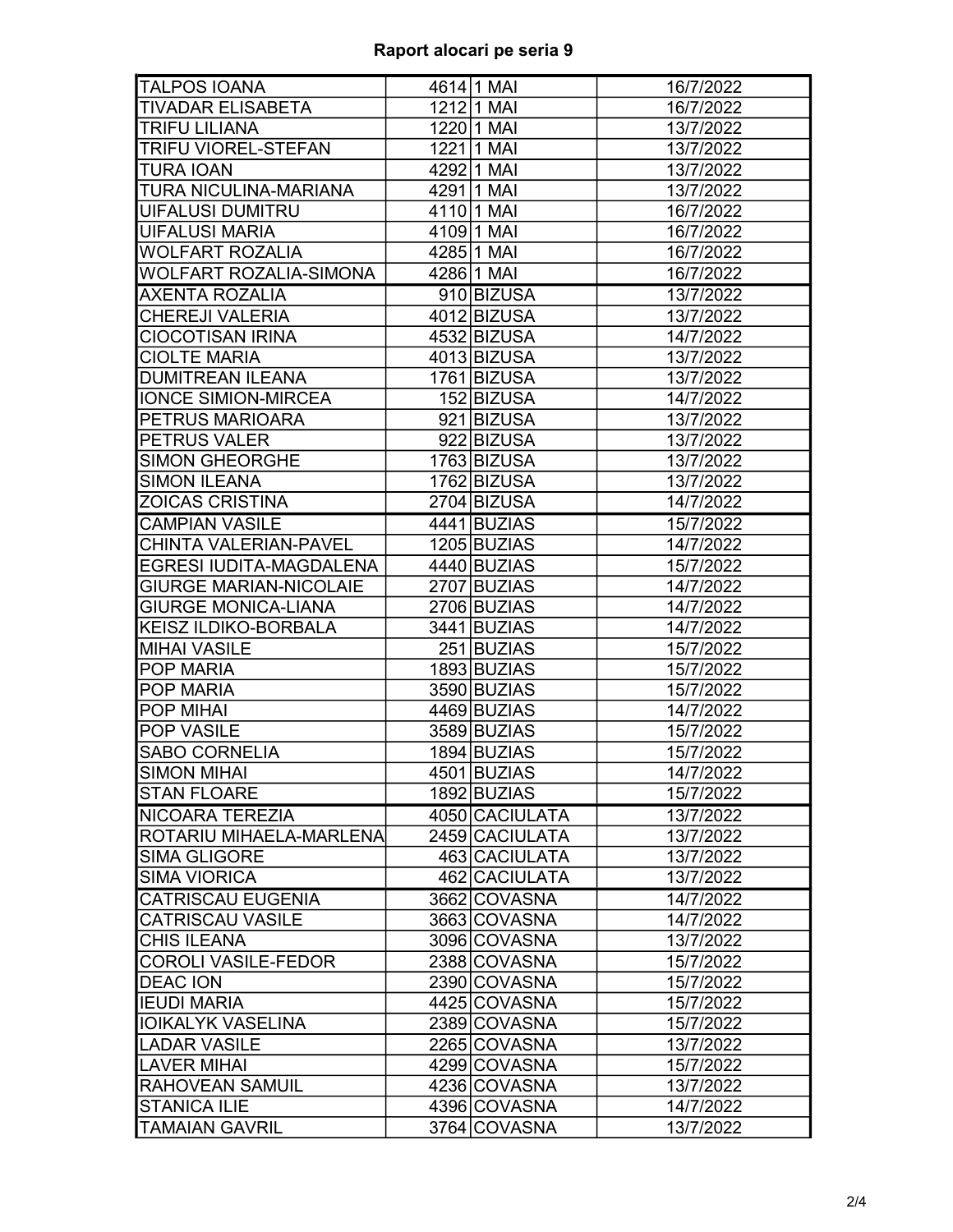## Raport alocari pe seria 9

| <b>TAMAIAN LIVIA</b>          | 3763 COVASNA     | 13/7/2022 |
|-------------------------------|------------------|-----------|
| <b>TAMAS MARIA</b>            | 3095 COVASNA     | 13/7/2022 |
| <b>BUIA EVA-EMESE</b>         | 2849 EFORIE NORD | 14/7/2022 |
| <b>CURELEAC IRINA</b>         | 4473 EFORIE NORD | 13/7/2022 |
| <b>FAT DORINA-FLORICA</b>     | 2845 EFORIE NORD | 13/7/2022 |
| <b>FAT NICOLAE</b>            | 2846 EFORIE NORD | 13/7/2022 |
| <b>ONACA OCTAVIAN</b>         | 2850 EFORIE NORD | 14/7/2022 |
| PASCUTA CRISTINA-EVA          | 4449 EFORIE NORD | 14/7/2022 |
| PASCUTA DANIEL-NELU           | 4450 EFORIE NORD | 14/7/2022 |
| POP ANA-MARIA                 | 4119 EFORIE NORD | 13/7/2022 |
| <b>ROMAN VIOREL</b>           | 1 EFORIE NORD    | 13/7/2022 |
| <b>VESA SILVIA</b>            | 686 EFORIE NORD  | 14/7/2022 |
| <b>VESA VASILE</b>            | 687 EFORIE NORD  | 14/7/2022 |
| <b>BAJKO MARIA-MAGDALENA</b>  | 3876 FELIX       | 14/7/2022 |
| <b>BANU ARGENTINA</b>         | $2675$ FELIX     | 14/7/2022 |
| <b>CARSTIANU ROZALIA</b>      | 396 FELIX        | 13/7/2022 |
| <b>GRIJAC FLORICA</b>         | 1746 FELIX       | 15/7/2022 |
| <b>GRIJAC GHEORGHE</b>        | 1747 FELIX       | 15/7/2022 |
| <b>LIHET ROZALIA</b>          | 4585 FELIX       | 15/7/2022 |
| <b>SIMON MARIA</b>            | 4553 FELIX       | 15/7/2022 |
| <b>STAN LIUBA</b>             | 1787 FELIX       | 13/7/2022 |
| VIRSTA ELENA-MIHAELA          | 3437 FELIX       | 14/7/2022 |
| <b>BRADEA ANUTA</b>           | 3128 GEOAGIU     | 15/7/2022 |
| <b>BRADEA MAFTEI</b>          | 3129 GEOAGIU     | 15/7/2022 |
| <b>IRIMIES OTILIA-DOINA</b>   | 1481 GEOAGIU     | 13/7/2022 |
| VARGA AURELIA-AURICA          | 801 GEOAGIU      | 13/7/2022 |
| <b>VARGA NICOLAE</b>          | 802 GEOAGIU      | 13/7/2022 |
| <b>CORUI MARIETA</b>          | 3284 HERCULANE   | 13/7/2022 |
| <b>CORUI VALER</b>            | 3286 HERCULANE   | 13/7/2022 |
| <b>LES ANGELICA</b>           | 3811 HERCULANE   | 15/7/2022 |
| <b>LES VIOREL</b>             | 3810 HERCULANE   | 15/7/2022 |
| <b>ROPAN VICTORIA</b>         | 3285 HERCULANE   | 16/7/2022 |
| <b>BREBAN DOREL-MARIN</b>     | 4147 MANGALIA    | 13/7/2022 |
| <b>BREBAN RODICA</b>          | 4146 MANGALIA    | 13/7/2022 |
| <b>CARACIUC ROZALIA</b>       | 2066 MONEASA     | 15/7/2022 |
| <b>CINDEA GAVRIL</b>          | 4270 MONEASA     | 15/7/2022 |
| <b>CINDEA MARICUTA</b>        | 4269 MONEASA     | 15/7/2022 |
| <b>MARE ANGELA</b>            | 3694 MONEASA     | 14/7/2022 |
| <b>MARE GHEORGHE</b>          | 3695 MONEASA     | 14/7/2022 |
| <b>MARIAN GHEORGHE</b>        | 2067 MONEASA     | 15/7/2022 |
| <b>MOCIRAN LUMINITA</b>       | 4035 MONEASA     | 15/7/2022 |
| <b>PANTEA EMIL</b>            | 4439 MONEASA     | 13/7/2022 |
| PANTEA OTILIA                 | 4438 MONEASA     | 13/7/2022 |
| PETRUT VALER-IOAN             | 4053 MONEASA     | 15/7/2022 |
| <b>ZETE FLORIN-MIHAI</b>      | 4583 NEPTUN      | 14/7/2022 |
| <b>ZETE ONORICA-ELISABETA</b> | 4582 NEPTUN      | 14/7/2022 |
| <b>BOGARDI ELISABETA</b>      | 3538 OCNA SUGATA | 13/7/2022 |
| <b>ONISIM LUCRETIA</b>        | 4207 OCNA SUGATA | 13/7/2022 |
| PETRAS SORINA                 | 3539 OCNA SUGATA | 13/7/2022 |
| <b>BOT VALERIA</b>            | 4330 SANGEORZ    | 13/7/2022 |
| <b>DOMSA MARIUS</b>           | 1679 SANGEORZ    | 13/7/2022 |
|                               |                  |           |